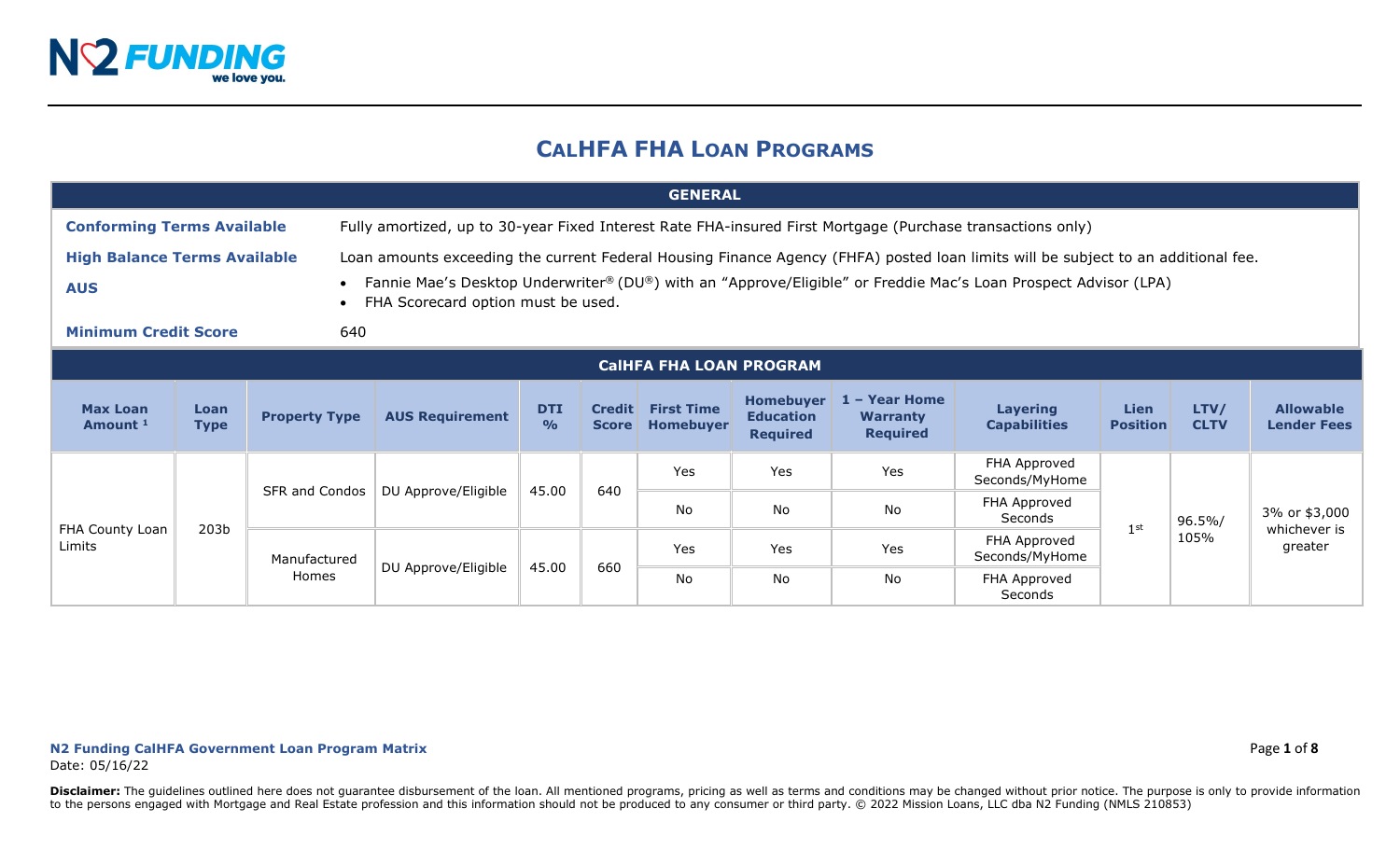

|                                                                                                                                                                                |                     |                                                |                                    |                              |                               |                                       | CalPLUS <sup>SM</sup> FHA LOAN PROGRAM (Used Exclusively with ZIP) |                                                     |                                                                                 |                         |                     |                                          |
|--------------------------------------------------------------------------------------------------------------------------------------------------------------------------------|---------------------|------------------------------------------------|------------------------------------|------------------------------|-------------------------------|---------------------------------------|--------------------------------------------------------------------|-----------------------------------------------------|---------------------------------------------------------------------------------|-------------------------|---------------------|------------------------------------------|
| <b>Max Loan</b><br>Amount <sup>1</sup>                                                                                                                                         | Loan<br><b>Type</b> | <b>Property</b><br><b>Type</b>                 | <b>AUS Requirement</b>             | <b>DTI</b><br>O <sub>0</sub> | <b>Credit</b><br><b>Score</b> | <b>First Time</b><br><b>Homebuyer</b> | <b>Homebuyer</b><br><b>Education</b><br><b>Required</b>            | 1 - Year Home<br><b>Warranty</b><br><b>Required</b> | <b>Layering</b><br><b>Capabilities</b>                                          | Lien<br><b>Position</b> | LTV/<br><b>CLTV</b> | <b>Allowable</b><br><b>Lender Fees</b>   |
| FHA County Loan<br>Limits                                                                                                                                                      | 203 <sub>b</sub>    | <b>SFR and Condos</b><br>Manufactured<br>Homes | DU Approve/Eligible                | 45.00<br>45.00               | 640<br>660                    | Yes                                   | Yes                                                                | Yes                                                 | ZIP (mandatory),<br><b>FHA</b><br>Approved Seconds,<br>or MyHome                | 1 <sup>st</sup>         | 96.5%/<br>105%      | 3% or \$3,000<br>whichever is<br>greater |
|                                                                                                                                                                                |                     |                                                | CalHFA ZERO INTEREST PROGRAM (ZIP) |                              |                               |                                       |                                                                    | (Used Exclusively with CalPLUS <sup>SM</sup> FHA)   |                                                                                 |                         |                     |                                          |
| <b>Max Loan</b><br>Amount <sup>1</sup>                                                                                                                                         | Loan<br><b>Type</b> | <b>Property Type</b>                           | <b>AUS Requirement</b>             | <b>DTI</b><br>$\frac{1}{2}$  | <b>Credit</b><br><b>Score</b> | <b>First Time</b><br><b>Homebuyer</b> | <b>Homebuyer</b><br><b>Education</b><br><b>Required</b>            | 1 - Year Home<br><b>Warranty</b><br><b>Required</b> | <b>Layering</b><br><b>Capabilities</b>                                          | Lien<br><b>Position</b> | LTV/<br><b>CLTV</b> | <b>Allowable</b><br><b>Lender Fees</b>   |
| 2% or 3%<br>of total loan<br>amount <sup>2</sup>                                                                                                                               | N/A                 | N/A                                            | N/A                                | N/A                          | N/A                           | Yes                                   | Yes                                                                | Yes                                                 | CalPLUS <sup>SM</sup> FHA<br>(mandatory),<br>FHA Approved<br>Seconds, or MyHome | $3rd$ 3                 | N/A                 | \$50 fee                                 |
|                                                                                                                                                                                |                     |                                                |                                    |                              |                               |                                       | <b>MyHome Assistance Program (MyHome)</b>                          |                                                     |                                                                                 |                         |                     |                                          |
| <b>Max Loan</b><br>Amount <sup>1</sup>                                                                                                                                         | Loan<br><b>Type</b> | <b>Property</b><br><b>Type</b>                 | <b>AUS Requirement</b>             | <b>DTI</b><br>$\frac{0}{0}$  | <b>Credit</b><br><b>Score</b> | <b>First Time</b><br><b>Homebuyer</b> | <b>Homebuyer</b><br><b>Education</b><br><b>Required</b>            | - Year Home<br><b>Warranty</b><br><b>Required</b>   | <b>Layering</b><br><b>Capabilities</b>                                          | Lien<br><b>Position</b> | LTV/<br><b>CLTV</b> | <b>Allowable</b><br><b>Lender Fees</b>   |
| Lesser of 3.5%<br>of appraised<br>value or sales<br>price                                                                                                                      | N/A                 | N/A                                            | N/A                                | N/A                          | N/A                           | Yes                                   | Yes                                                                | N/A                                                 | Must be combined<br>with a CalHFA first<br>mortgage                             | 2 <sub>nd</sub>         | N/A                 | Max \$250 Fee                            |
| 1. First Mortgages in which the base loan amount exceeds \$647,200 are considered a High Balance Loan and are subject to an additional fee. See CalHFA rate sheet for pricing. |                     |                                                |                                    |                              |                               |                                       |                                                                    |                                                     |                                                                                 |                         |                     |                                          |

2. ZIP Must be used for closing costs and prepaid items only. Any funds due to the Borrower from ZIP financing must be applied to ZIP principal reduction.

3. If MyHome is not used in Conjunction with a CalPLUS<sup>™</sup> then ZIP must be in 2<sup>nd</sup> position.

# **N2 Funding CalHFA Government Loan Program Matrix** Page **2** of **8**

Date: 05/16/22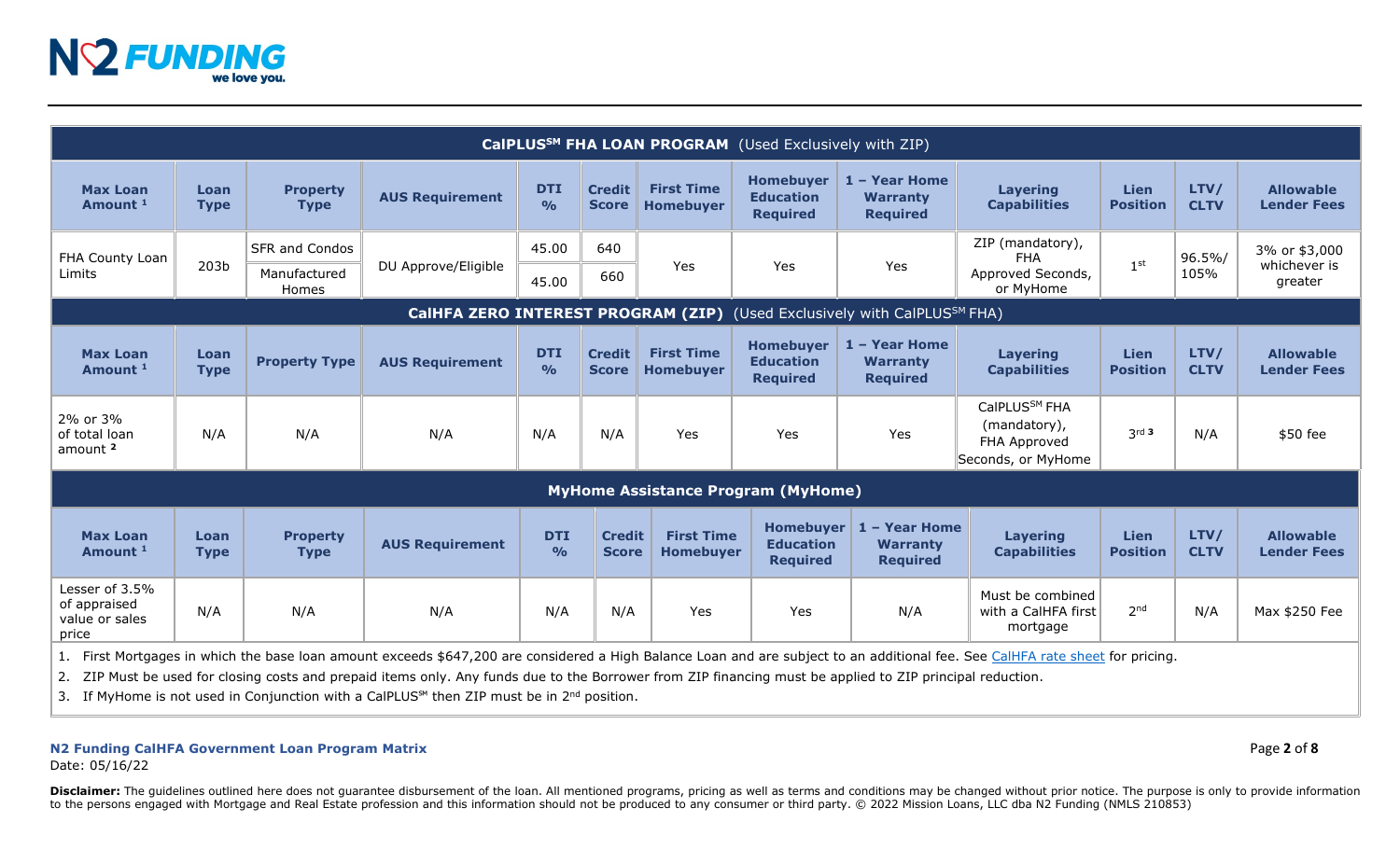

| NOTE: This is a tool for basic information purposes only and is subject to change. It does not replace CalHFA program descriptions, manuals, or bulletins. CalHFA Income limits apply. |  |
|----------------------------------------------------------------------------------------------------------------------------------------------------------------------------------------|--|
|----------------------------------------------------------------------------------------------------------------------------------------------------------------------------------------|--|

|                                                                           | <b>Forgivable Equity Builder</b> (Used Exclusively with CalHFA FHA) |                      |                        |                             |                               |                                       |                                     |                                                                       |                                                                                    |                                |                     |                                                  |
|---------------------------------------------------------------------------|---------------------------------------------------------------------|----------------------|------------------------|-----------------------------|-------------------------------|---------------------------------------|-------------------------------------|-----------------------------------------------------------------------|------------------------------------------------------------------------------------|--------------------------------|---------------------|--------------------------------------------------|
| <b>Max Loan</b><br>Amount                                                 | Loan<br><b>Type</b>                                                 | <b>Property Type</b> | <b>AUS Requirement</b> | <b>DTI</b><br>$\frac{0}{0}$ | <b>Credit</b><br><b>Score</b> | <b>First Time</b><br><b>Homebuyer</b> | <b>Education</b><br><b>Required</b> | Homebuyer $\vert 1 -$ Year Home<br><b>Warranty</b><br><b>Required</b> | <b>Layering</b><br><b>Capabilities</b>                                             | <b>Lien</b><br><b>Position</b> | LTV/<br><b>CLTV</b> | <b>Allowable</b><br><b>Lender</b><br><b>Fees</b> |
| 10% of the sales<br>price or<br>appraised value<br>(whichever is<br>less) | N/A                                                                 | N/A                  | N/A                    | N/A                         | N/A                           | Yes                                   | Yes                                 | N/A                                                                   | CalHFA FHA<br><b>CANNOT</b> be<br>combined with<br>CalPLUS/ZIP or<br><b>MyHome</b> |                                | 105%                |                                                  |

• Forgivable Equity Builder Loan is a forgivable down payment assistance program for first time homebuyers to use in conjunction with a CalHFA first mortgage for down payment and/or closing costs.

• If the Borrower(s) occupy the home for five (5) years after closing, the full amount of the Forgivable Equity Builder Loan is forgiven.

• Any loan paid off prior to the five-year term will be forgiven on an annual pro-rated basis.

|                                                        | <b>PROGRAM GUIDELINES</b>                                                                                                                                                                                                                                                                                                                                                                                                                                                                                                                                                                                                                                                                                                                                                                                                                                               |
|--------------------------------------------------------|-------------------------------------------------------------------------------------------------------------------------------------------------------------------------------------------------------------------------------------------------------------------------------------------------------------------------------------------------------------------------------------------------------------------------------------------------------------------------------------------------------------------------------------------------------------------------------------------------------------------------------------------------------------------------------------------------------------------------------------------------------------------------------------------------------------------------------------------------------------------------|
| <b>Characteristics</b>                                 | <b>Parameters</b>                                                                                                                                                                                                                                                                                                                                                                                                                                                                                                                                                                                                                                                                                                                                                                                                                                                       |
| <b>CalFHA Zero</b><br><b>Interest Program</b><br>(Zip) | Can only be used for closing costs.<br>• Cannot be used for down payment or debt payoff.<br>Any excess ZIP funds must be applied as a principal reduction.<br>$-$<br>Zero interest rate.<br>Term matches the term of the first mortgage.<br>Payments on the ZIP are deferred for the life of the CalPLUS FHA first mortgage<br>The maximum ZIP loan amount options are either 2.00% or 3.00% of the CalPLUS FHA first mortgage total loan amount.<br>ZIP must be in second position or may be in third position when combined with the MyHome Assistance Program only.<br>Repayment of the principal on the ZIP loan will be due and payable at the earliest of the following events:<br>Transfer of title<br>$\sim$ $\sim$<br>Payoff or Refinance of the CalPLUS FHA 1 <sup>st</sup> mortgage<br>Formal filing and recording of a Notice of Default (unless rescinded) |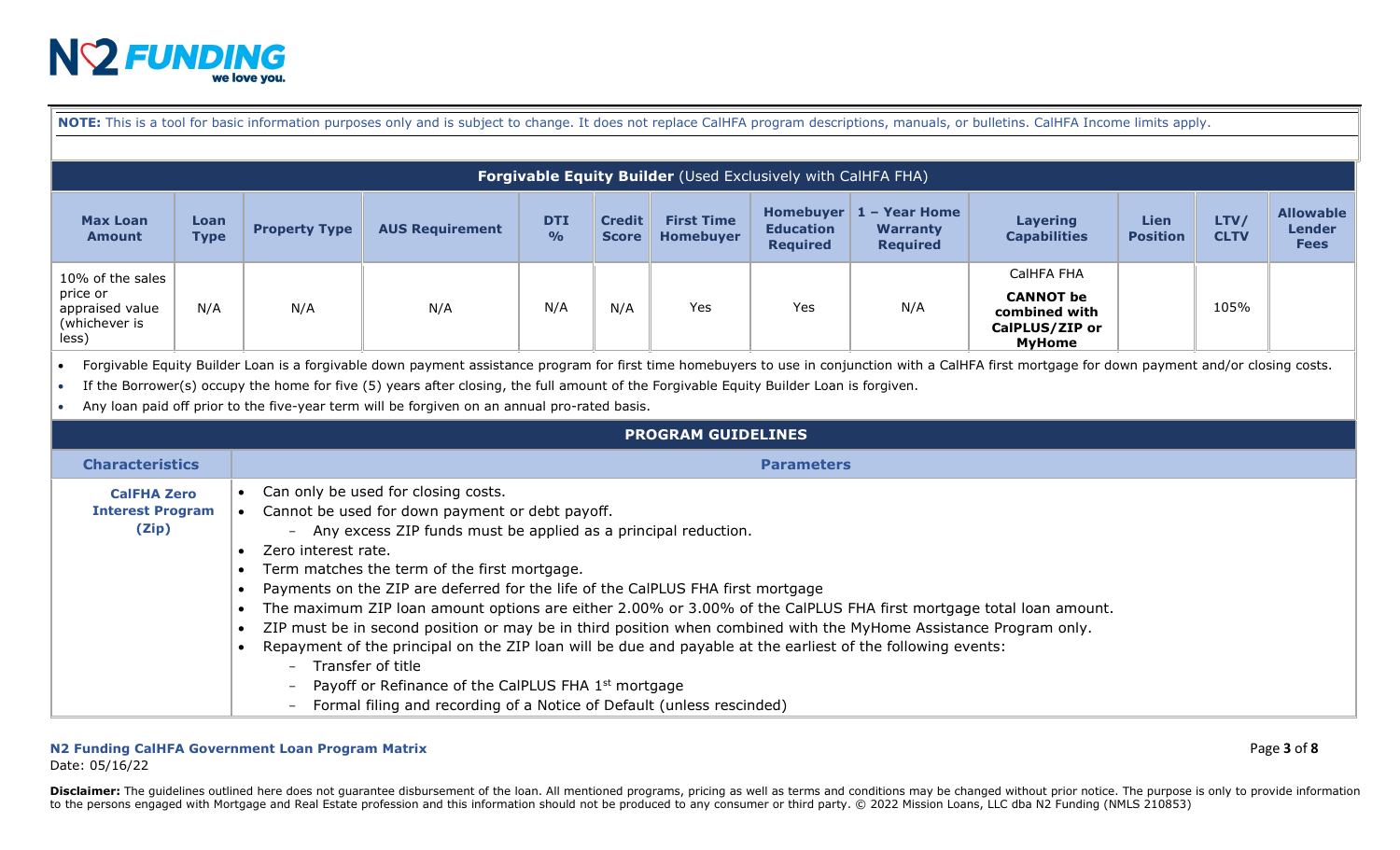

|                                            | <b>PROGRAM GUIDELINES (Continued)</b>                                                                                                                                                                                                                                                                                                                                                                                                                                                                                                                                                                                                                                                                                                                                                                                                                                                                                                                                                                                                                                                                                                                                                                                                                                                                                                                                                                                                                                                                                                                                                                                                                                        |
|--------------------------------------------|------------------------------------------------------------------------------------------------------------------------------------------------------------------------------------------------------------------------------------------------------------------------------------------------------------------------------------------------------------------------------------------------------------------------------------------------------------------------------------------------------------------------------------------------------------------------------------------------------------------------------------------------------------------------------------------------------------------------------------------------------------------------------------------------------------------------------------------------------------------------------------------------------------------------------------------------------------------------------------------------------------------------------------------------------------------------------------------------------------------------------------------------------------------------------------------------------------------------------------------------------------------------------------------------------------------------------------------------------------------------------------------------------------------------------------------------------------------------------------------------------------------------------------------------------------------------------------------------------------------------------------------------------------------------------|
| <b>MyHome Assistance</b><br><b>Program</b> | The MyHome Assistance Program (MyHome) is a deferred payment, simple interest rate subordinate loan that may only be used with a CalHFA first mortgage.<br>This program is for first-time homebuyers purchasing an owner-occupied property anywhere in California.<br>Qualified homebuyers are allowed to layer other down payment assistance loans or grants to maximize affordability.<br>MyHome must be recorded in Second Lien position when layering with other programs.<br>The term of the MyHome cannot exceed 30 years.<br>Payments on MyHome are deferred for the life of the first loan. It is due and payable when certain events occur, such as transfer of title, sale of property, payoff or<br>refinance of the first loan, etc.<br>MyHome may be used for down payment and/or closing costs.<br>$\bullet$<br>MyHome cannot be used for paying off Borrower debt.<br>Borrower may not receive any cash back from the MyHome Ioan. Any excess funds must be applied as a principal reduction.                                                                                                                                                                                                                                                                                                                                                                                                                                                                                                                                                                                                                                                                 |
|                                            | <b>BORROWER ELIGIBILITY</b>                                                                                                                                                                                                                                                                                                                                                                                                                                                                                                                                                                                                                                                                                                                                                                                                                                                                                                                                                                                                                                                                                                                                                                                                                                                                                                                                                                                                                                                                                                                                                                                                                                                  |
| <b>Characteristics</b>                     | <b>Parameters</b>                                                                                                                                                                                                                                                                                                                                                                                                                                                                                                                                                                                                                                                                                                                                                                                                                                                                                                                                                                                                                                                                                                                                                                                                                                                                                                                                                                                                                                                                                                                                                                                                                                                            |
| <b>Eligible Borrowers</b>                  | Homebuyer Education counseling is required for at least one (1) occupying first-time homebuyer. Homebuyer Education is not required for non-first-time homebuyers.<br>All Borrowers must be either:<br>$\bullet$<br>- A citizen or other National of the United States, or<br>A "Qualified Alien" as defined at 8 U.S.C §1641, or<br>Be classified under the Deferred Action for Childhood Arrivals (DACA) program with the U.S. Citizenship & Immigration Service (USCIS)<br>First-time Homebuyer Status:<br>- CalPLUS FHA - All Borrowers must be first-time homebuyers.<br>• The Borrower must execute the CalHFA Borrower Affidavit and Certification to certify first-time homebuyer status.<br>CalHFA FHA - This program is available for both first-time and non-first-time homebuyers; however, when CalHFA subordinate financing is included all borrowers<br>must be first-time homebuyers.<br>An ownership interest of the spouse of a Borrower in a principal residence during the three-year period prior to the execution of the mortgage loan documents may<br>$\bullet$<br>disqualify the Borrower for a CalHFA loan.<br>Borrowers who own or have owned rental properties may be a first-time homebuyer if they can document that they have not occupied any of the rental properties as their<br>principal residence at any time within the past three (3) years.<br>Borrower(s) who own or have owned a manufactured home within the past three years may be considered a first-time homebuyer as long as they can document:<br>- The manufactured home is on leased land (park) or is located on land currently or previously owned by the Borrower, and |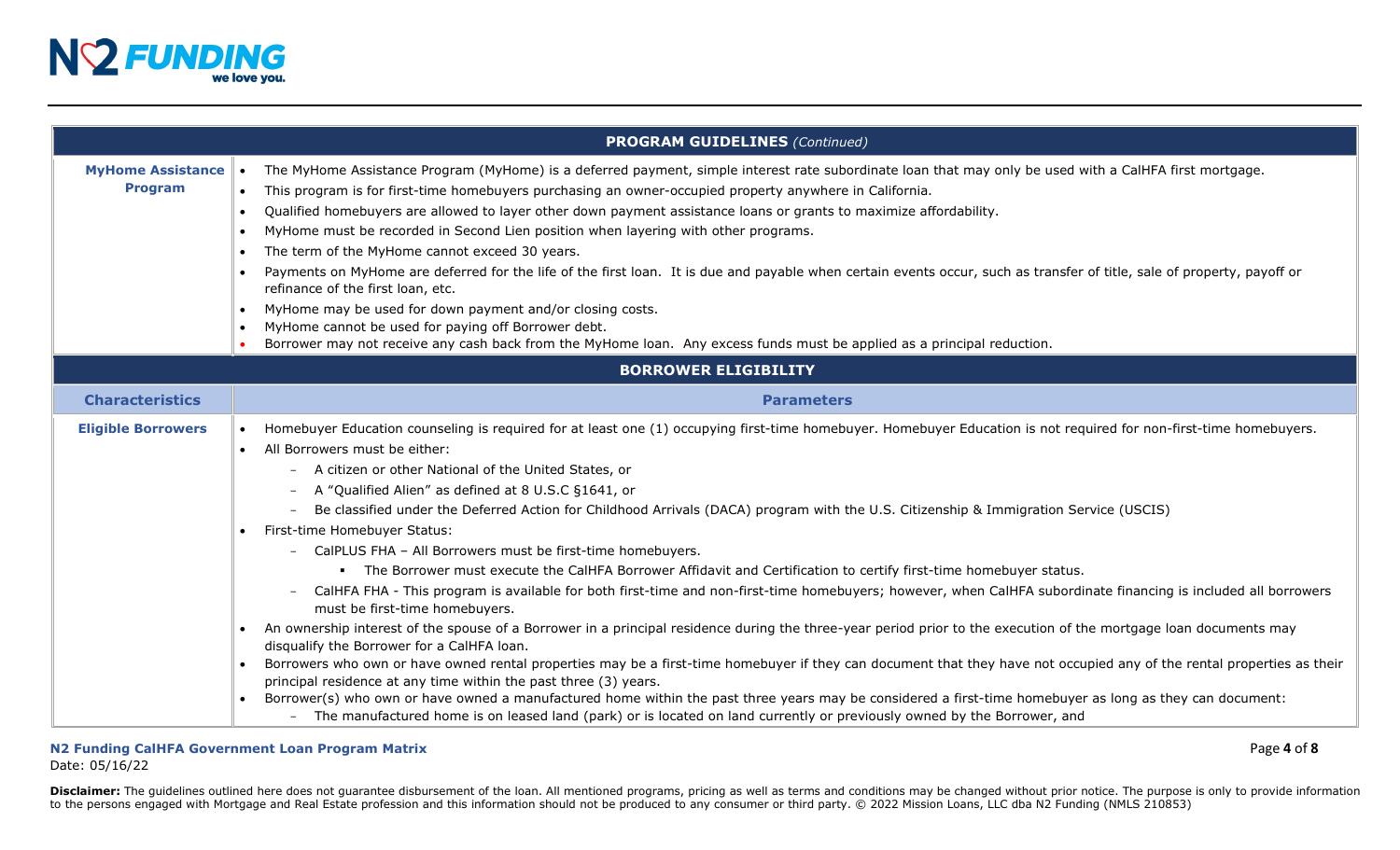

|                             | - The manufactured home has not been permanently fixed to the foundation.                                                                                                                                                                                                                                                                                                                                                                                                                                                                                                                                                                                                                                                                                                                                                                                                                                                                                                                                            |
|-----------------------------|----------------------------------------------------------------------------------------------------------------------------------------------------------------------------------------------------------------------------------------------------------------------------------------------------------------------------------------------------------------------------------------------------------------------------------------------------------------------------------------------------------------------------------------------------------------------------------------------------------------------------------------------------------------------------------------------------------------------------------------------------------------------------------------------------------------------------------------------------------------------------------------------------------------------------------------------------------------------------------------------------------------------|
| <b>Ineligible Borrowers</b> | Borrowers with no credit score are not permitted.<br>Non-Occupant Co-Borrowers/Non-Occupant Co-Signers are not permitted.<br>The non-purchasing spouse may not be on title, have any vested interest in the property, be on the purchase agreement, or be added to title after loan closing. All<br>individuals that will be on the title must comply with all eligibility requirements.                                                                                                                                                                                                                                                                                                                                                                                                                                                                                                                                                                                                                             |
| <b>Occupancy</b>            | Borrower(s) must intend to occupy the financed property as their primary residence.<br>Borrower(s) must occupy the financed property within sixty (60) days of closing.<br>State and Federal Laws and Regulations may require that Borrower(s) occupy the property as their principal residence for the term of the loan or until the property is sold.                                                                                                                                                                                                                                                                                                                                                                                                                                                                                                                                                                                                                                                              |
| <b>Credit Qualification</b> | Non-traditional credit is not accepted.<br>Borrowers must be able to qualify under the prudent underwriting credit standards of the Lender, GSEs, Master Servicer and CalHFA.<br>CalHFA FHA or CalPLUS FHA must have a minimum credit score of 660 for:<br>Manually underwritten loans<br>Manufactured Housing<br>• The middle score of the lowest scoring Borrower must be used to determine eligibility:<br>- If a tri-merged credit report is used, use the middle score.<br>If a merged credit report only returns two scores, use the lower score.<br>- If a merged credit report only returns one score, that score must be used.<br>Borrowers must have sufficient funds to meet the required down payment, closing costs, necessary reserves and the monthly mortgage payments, as determined by the<br>Lender, GSE, Master Servicer and CalHFA.<br>Though this program may be layered with a Mortgage Credit Certificate (MCC), the MCC credit may not be used for credit qualifying purposes.<br>$\bullet$ |
| <b>Gift Funds</b>           | Gift funds for down payment are permissible and are subject to the Master Servicer and GSE underwriting guidelines, and requirements outlined in the Program Handbook.                                                                                                                                                                                                                                                                                                                                                                                                                                                                                                                                                                                                                                                                                                                                                                                                                                               |
| <b>Income Requirements</b>  | • The income of all Borrowers cannot exceed the published CalHFA income limits established for the county in which the property is located.<br>Lenders must calculate income to qualify Borrower(s) for loan approval using GSE and Master Servicer guidelines.<br>CalHFA will use the Lender's credit qualifying income to determine if the loan exceeds the maximum program income limit.<br>Income not used by the Lender for credit qualifying will not be used by CalHFA.<br>Per Investor guidelines - If rental income from an ADU is used for credit qualifying, CalHFA will also use the gross rental income for the compliance income calculation.                                                                                                                                                                                                                                                                                                                                                          |
|                             | <b>PROPERTY ELIGIBILITY</b>                                                                                                                                                                                                                                                                                                                                                                                                                                                                                                                                                                                                                                                                                                                                                                                                                                                                                                                                                                                          |
| <b>Characteristics</b>      | <b>Parameters</b>                                                                                                                                                                                                                                                                                                                                                                                                                                                                                                                                                                                                                                                                                                                                                                                                                                                                                                                                                                                                    |
| <b>Eligible Properties</b>  | Properties must meet all of the following minimum standards or requirements to be eligible for a CalHFA loan.                                                                                                                                                                                                                                                                                                                                                                                                                                                                                                                                                                                                                                                                                                                                                                                                                                                                                                        |

## **N2 Funding CalHFA Government Loan Program Matrix** Page **5** of **8**

Date: 05/16/22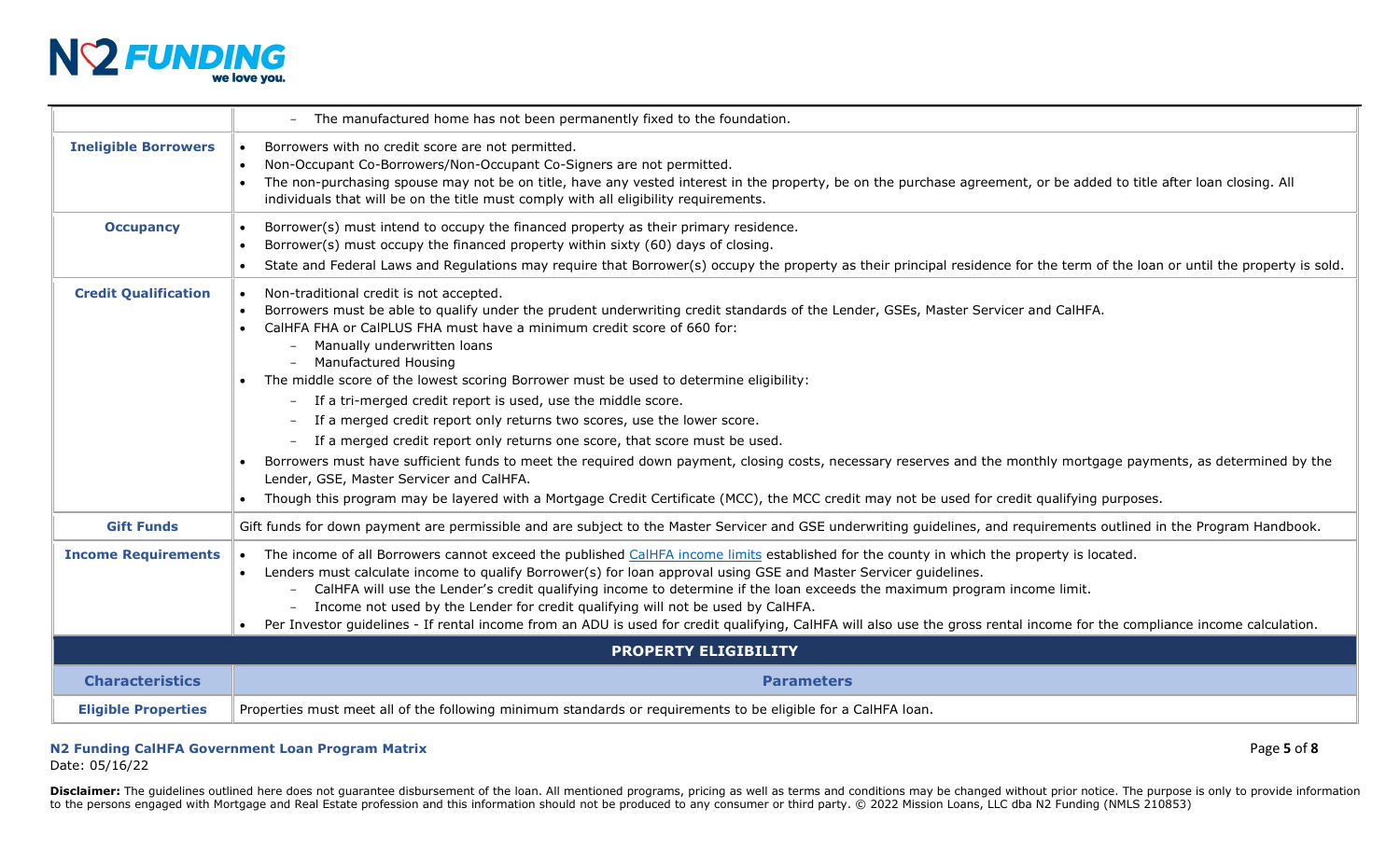

|                              | Newly constructed and existing resale properties are eligible single-family properties. (Condominium conversions and rehabilitated units are considered resale properties<br>because the units were previously occupied.)                                                                                                   |
|------------------------------|-----------------------------------------------------------------------------------------------------------------------------------------------------------------------------------------------------------------------------------------------------------------------------------------------------------------------------|
|                              | Only homes, including manufactured homes that are taxed as "real estate" and have permanent foundations, are acceptable.<br>$\bullet$                                                                                                                                                                                       |
|                              | Each unit must meet the minimum eligibility requirements of the applicable mortgage insurer/guarantor.                                                                                                                                                                                                                      |
|                              | The property must be intended for single family residential use only.<br>The following additional eligibility criteria apply to Accessory Dwelling Units (ADU), Guest houses, "granny" units and "in-law" quarters:                                                                                                         |
|                              | Property must be defined as a one-unit property.                                                                                                                                                                                                                                                                            |
|                              | Per Investor and Master Servicer guidelines, multiple accessory units are not permitted.                                                                                                                                                                                                                                    |
|                              | Property must meet all other investor guidelines and city/county zoning ordinances.                                                                                                                                                                                                                                         |
|                              | Lot size cannot exceed five (5) acres maximum.                                                                                                                                                                                                                                                                              |
|                              | All units must be completed with respect to construction or repairs, be ready to occupy, meet health and safety standards of the locality, and meet all of the requirements<br>of the mortgage insurer/guarantor.                                                                                                           |
|                              | Condominium/PUDs must meet all investor and CalHFA's master servicer, Lakeview Loan Servicing's (LLS), guidelines.<br>$\bullet$                                                                                                                                                                                             |
|                              | - FHA Single-Unit condominium project approval process is not allowed.                                                                                                                                                                                                                                                      |
|                              | Leasehold/Land Trusts:                                                                                                                                                                                                                                                                                                      |
|                              | - Leasehold Estates not permitted with Manufactured Homes.<br>All Leasehold Estate documentation must be submitted to CalHFA's master servicer with purchase package for review and approval.                                                                                                                               |
|                              |                                                                                                                                                                                                                                                                                                                             |
| <b>Ineligible Properties</b> | Co-ops<br>$\bullet$<br>Properties having energy retrofit upgrades encumbered by property tax assessed liens, including Property Assessed Clean Energy (PACE) liens.                                                                                                                                                         |
| <b>Manufactured Housing</b>  | Manufactured homes are permitted with the following parameters:                                                                                                                                                                                                                                                             |
|                              | Singlewide manufactured homes are not eligible.                                                                                                                                                                                                                                                                             |
|                              | All manufactured homes must meet FHA 4000.1, Master Servicer and CalHFA loan program requirements.                                                                                                                                                                                                                          |
|                              | Minimum credit score: 660                                                                                                                                                                                                                                                                                                   |
| <b>Escrow Holdbacks</b>      | Escrow Holdbacks will be allowed for minor outstanding repairs not completed prior to loan closing.                                                                                                                                                                                                                         |
|                              | The property must be habitable and safe for occupancy at the time of loan closing.<br>$\bullet$                                                                                                                                                                                                                             |
|                              | Lenders and/or closing agent will be responsible for managing and disbursing holdbacks.                                                                                                                                                                                                                                     |
|                              | Lender must deliver loans that were originated in accordance with FHA and Fannie Mae guidelines.                                                                                                                                                                                                                            |
| <b>Flood Determination</b>   | A "Life of Loan" standard Flood Hazard Determination Certificate is required on all properties.                                                                                                                                                                                                                             |
| <b>Appraisal/Appraiser</b>   | Lenders must follow the appraisal requirement of the applicable Master Servicer and GSE.                                                                                                                                                                                                                                    |
| <b>Requirements</b>          | Lenders must use qualified appraisers that meet the licensing requirement of the State of California.                                                                                                                                                                                                                       |
|                              | CalHFA requires an appraisal for each property on all loans, prepared by a qualified appraiser with a location map, photos, and a floor plan at the time the loan is<br>submitted to CalHFA for Notice of Commitment. If there are multiple appraisal reports for one property, each appraisal must be submitted to CalHFA. |

### **N2 Funding CalHFA Government Loan Program Matrix** Page **6** of **8** Date: 05/16/22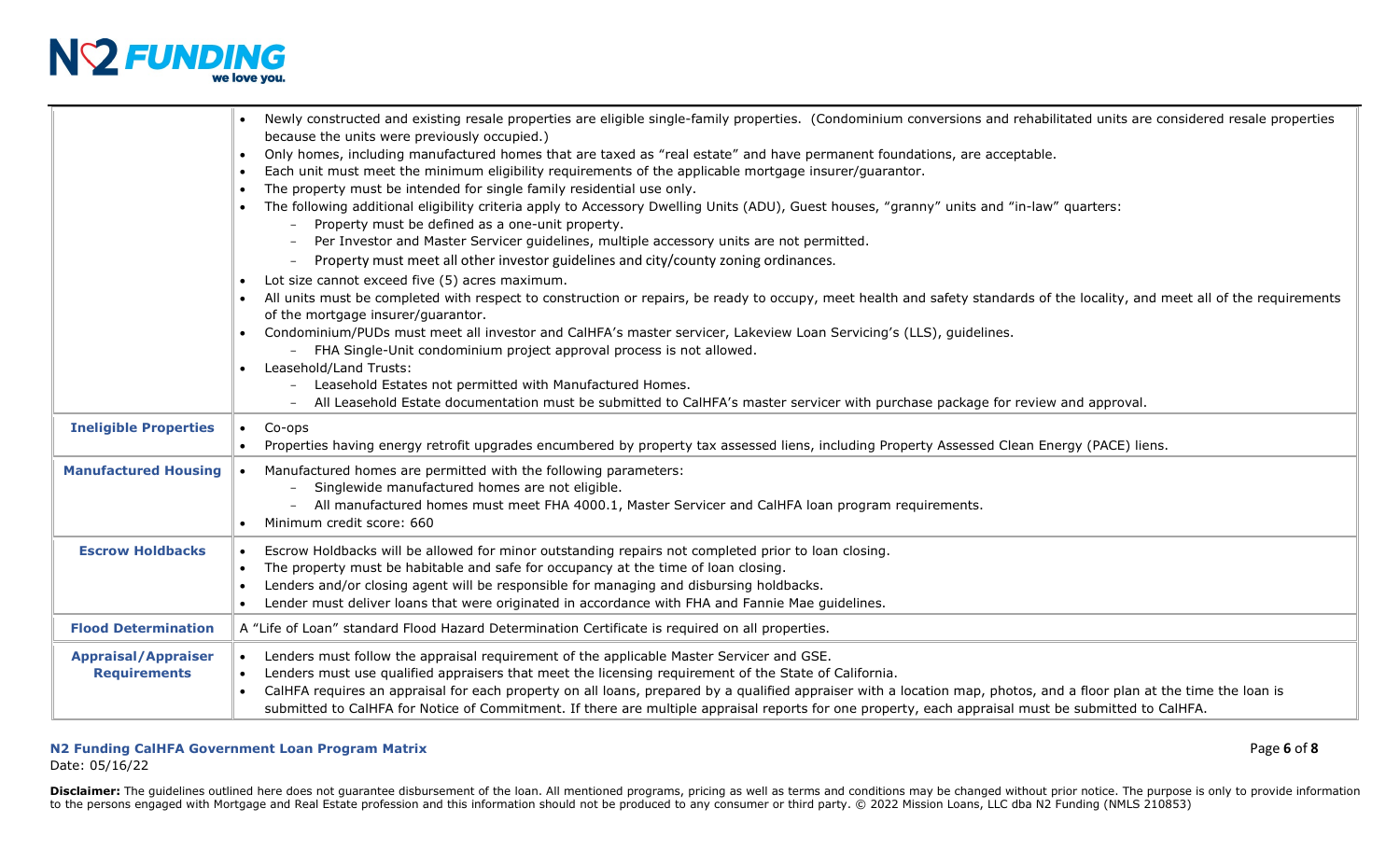

|                                          | <b>MISCELLANEOUS</b>                                                                                                                                                                                                                                                                                                                                                                                                                                                                                                                                                                                                                                                                                                                                                                                                                                                                                                                                                                                                                                                                                                                       |
|------------------------------------------|--------------------------------------------------------------------------------------------------------------------------------------------------------------------------------------------------------------------------------------------------------------------------------------------------------------------------------------------------------------------------------------------------------------------------------------------------------------------------------------------------------------------------------------------------------------------------------------------------------------------------------------------------------------------------------------------------------------------------------------------------------------------------------------------------------------------------------------------------------------------------------------------------------------------------------------------------------------------------------------------------------------------------------------------------------------------------------------------------------------------------------------------|
| <b>Characteristics</b>                   | <b>Parameters</b>                                                                                                                                                                                                                                                                                                                                                                                                                                                                                                                                                                                                                                                                                                                                                                                                                                                                                                                                                                                                                                                                                                                          |
| <b>Flood Insurance</b>                   | Flood insurance is required for any property that has any of its improvements located in a Special Flood Hazard Area ("SFHA"), as delineated on flood maps issued by the<br>Federal Emergency Management Agency ("FEMA").<br>The minimum amount of flood insurance required is the lower of:<br>- The replacement value of the structure improvements established by the insurer, or<br>The maximum insurance available under the National Flood Insurance Program, or<br>- The unpaid principal balance ("UPB") of the loan.<br>In no event can the coverage be less than 80% of the replacement cost of the structure.<br>The maximum allowable deductible for coverage on a single-family property is \$10,000.<br>Flood insurance premiums are to be paid through an impound account maintained by the Master Servicer on behalf of the Borrower.                                                                                                                                                                                                                                                                                      |
| <b>Hazard Insurance</b>                  | Hazard insurance is required for the life of the loan.<br>Each Borrower will be required to maintain hazard insurance, including fire and extended coverage, of the type that provides for claims to be settled on a replacement cost<br>basis.<br>All policies must contain a loss payable endorsement to the Lender, CalHFA, and/or CalHFA's Master Servicer as their interest may appear, in an amount equal to the<br>replacement value of the structure improvements established by the property insurer as selected by the Borrower, with coverage endorsements for code upgrades.<br>The selected hazard insurer must be licensed to do business in the State of California and have a current rating in Best's Insurance Guide of BV1 or better.<br>$\bullet$<br>Minimum deductible allowable is as per Master Servicer's guidelines.<br>Condominium or Planned Unit Developments ("PUD") insurance must be in the form of a "master" or "blanket" policy for the entire project.<br>$\bullet$<br>Hazard insurance premiums are to be paid through an impound account maintained by the Master Servicer on behalf of the Borrower. |
| <b>Home Warranty</b><br><b>Insurance</b> | All first-time homebuyers must obtain a home warranty protection policy.<br>Exceptions:<br>$\bullet$<br>Borrower(s) purchasing a new construction property.<br>Borrower(s) are not first-time homebuyers and are not using MyHome.<br>Home Warranty must cover:<br>Water Heater(s)<br>Air Conditioning<br>Heating<br>Over/Stove/Range<br>Home Warranty must be disclosed on Final Closing Disclosure or copy of warranty coverage will be required.                                                                                                                                                                                                                                                                                                                                                                                                                                                                                                                                                                                                                                                                                        |
| <b>Loan Assumption</b>                   | CalHFA loans are assumable by eligible homebuyers subject to the guidelines and approval of the Master Servicer, the GSE and CalHFA.                                                                                                                                                                                                                                                                                                                                                                                                                                                                                                                                                                                                                                                                                                                                                                                                                                                                                                                                                                                                       |

### **N2 Funding CalHFA Government Loan Program Matrix** Page **7** of **8**

Date: 05/16/22